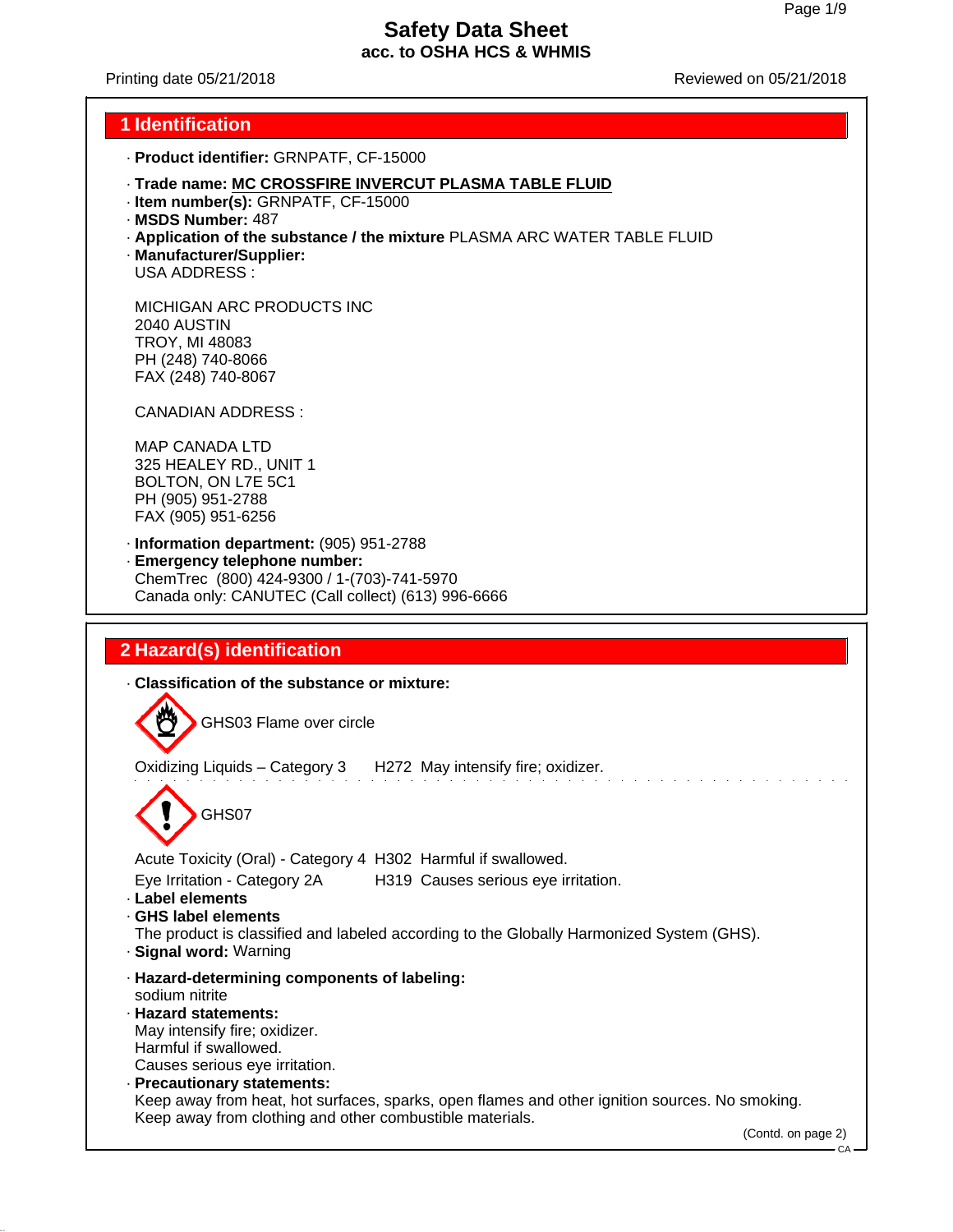Printing date 05/21/2018 Reviewed on 05/21/2018

#### **Trade name: MC CROSSFIRE INVERCUT PLASMA TABLE FLUID**

(Contd. of page 1) Take any precaution to avoid mixing with combustibles. Wash thoroughly after handling. Do not eat, drink or smoke when using this product. Wear protective gloves/protective clothing/eye protection/face protection. If swallowed: Call a doctor if you feel unwell. Rinse mouth. IF IN EYES: Rinse cautiously with water for several minutes. Remove contact lenses, if present and easy to do. Continue rinsing. If eye irritation persists: Get medical advice/attention. Dispose of contents/container in accordance with local/regional/national/international regulations. · **NFPA ratings (scale 0 - 4):** 0  $Health = 2$ 



The substance possesses oxidizing properties.

## **3 Composition/information on ingredients**

#### · **Chemical characterization: Mixtures**

- · **Description:** Mixture of the substances listed below with nonhazardous additions.
- · **Dangerous components:**
- 7632-00-0 sodium nitrite 10-30% w/w
	- 112-34-5 2-(2-butoxyethoxy)ethanol ≥5-<10% w/w
- · **Additional information:**

Exact concentrations and/or compositions are being withheld as trade secrets.

## **4 First-aid measures**

- · **After inhalation:** Supply fresh air; consult doctor in case of complaints.
- · **After skin contact:** Immediately wash with water and soap and rinse thoroughly.
- · **After eye contact:** Rinse cautiously with water for several minutes. Remove contact lenses if present and easy to do continue rinsing. If eye irritation persists get medical advice/attention.
- · **After swallowing:** Call a poison center/doctor if you feel unwell. Rinse mouth.
- · **Most important symptoms and effects, both acute and delayed:** No further relevant information available.
- · **Indication of any immediate medical attention and special treatment needed:** No further relevant information available.

# **5 Fire-fighting measures**

- · **Suitable extinguishing agents:**
- CO2, extinguishing powder or water spray. Fight larger fires with water spray or alcohol resistant foam.
- · **Special hazards arising from the substance or mixture:** No further relevant information available.
- · **Protective equipment:** No special measures required.

(Contd. on page 3)

CA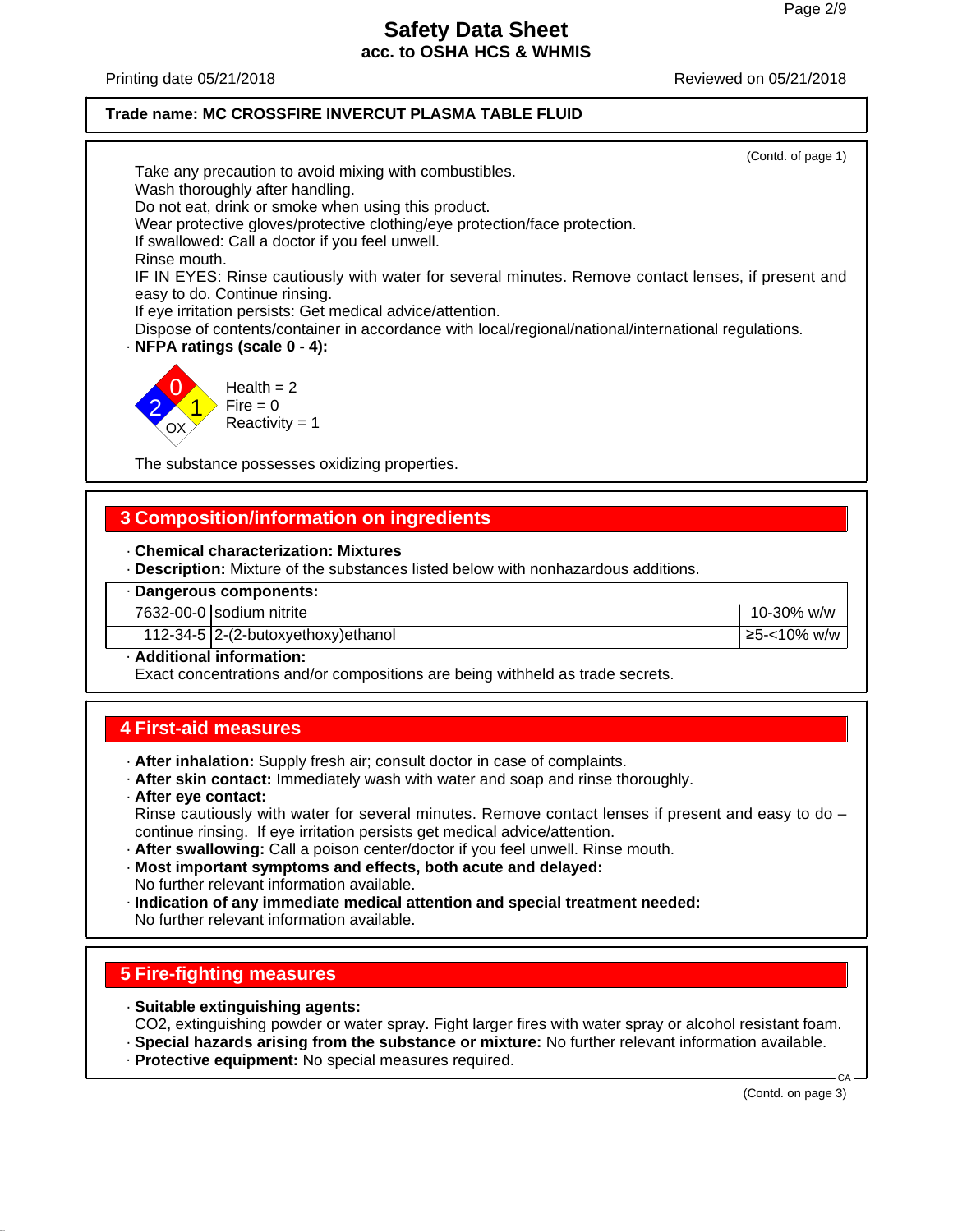Printing date 05/21/2018 Reviewed on 05/21/2018

### **Trade name: MC CROSSFIRE INVERCUT PLASMA TABLE FLUID**

(Contd. of page 2)

### **6 Accidental release measures**

- · **Personal precautions, protective equipment and emergency procedures:** Wear protective clothing.
- · **Environmental precautions:** Do not allow product to reach sewage system or any water course. Inform respective authorities in case of seepage into water course or sewage system. Do not allow to enter sewers/ surface or ground water.
- · **Methods and material for containment and cleaning up:** Absorb with liquid-binding material (sand, diatomite, acid binders, universal binders, sawdust). Dispose contaminated material as waste according to item 13. Ensure adequate ventilation. · **Reference to other sections:**
- See Section 7 for information on safe handling. See Section 8 for information on personal protection equipment. See Section 13 for disposal information.

# **7 Handling and storage**

· **Handling**

- · **Precautions for safe handling:** Ensure good ventilation/exhaustion at the workplace. Prevent formation of aerosols.
- · **Information about protection against explosions and fires:** No special measures required.
- · **Storage**
- · **Requirements to be met by storerooms and receptacles:** No special requirements.
- · **Information about storage in one common storage facility:** Not required.
- · **Further information about storage conditions:** Keep receptacle tightly sealed.
- · **Specific end use(s):** No further relevant information available.

## **8 Exposure controls/personal protection**

· **Additional information about design of technical systems:** No further data; see item 7.

|  |  |  | Components with limit values that require monitoring at the workplace: |  |  |
|--|--|--|------------------------------------------------------------------------|--|--|
|  |  |  |                                                                        |  |  |

#### **112-34-5 2-(2-butoxyethoxy)ethanol**

TLV (USA) Long-term value:  $67.5*$  mg/m<sup>3</sup>,  $10*$  ppm \*Inhalable fraction and vapor

· **Additional information:** The lists that were valid during the creation were used as basis.

· **Personal protective equipment**

· **General protective and hygienic measures:** Keep away from foodstuffs, beverages and feed. Immediately remove all soiled and contaminated clothing. Wash hands before breaks and at the end of work. Avoid contact with the eyes and skin.

- · **Breathing equipment:** Use suitable respiratory protective device in case of insufficient ventilation.
- · **Protection of hands:**
- The glove material has to be impermeable and resistant to the product/ the substance/ the preparation. · **Material of gloves:**
- Nitrile rubber, NBR

Butyl rubber, BR

#### Neoprene gloves

(Contd. on page 4)

**CA**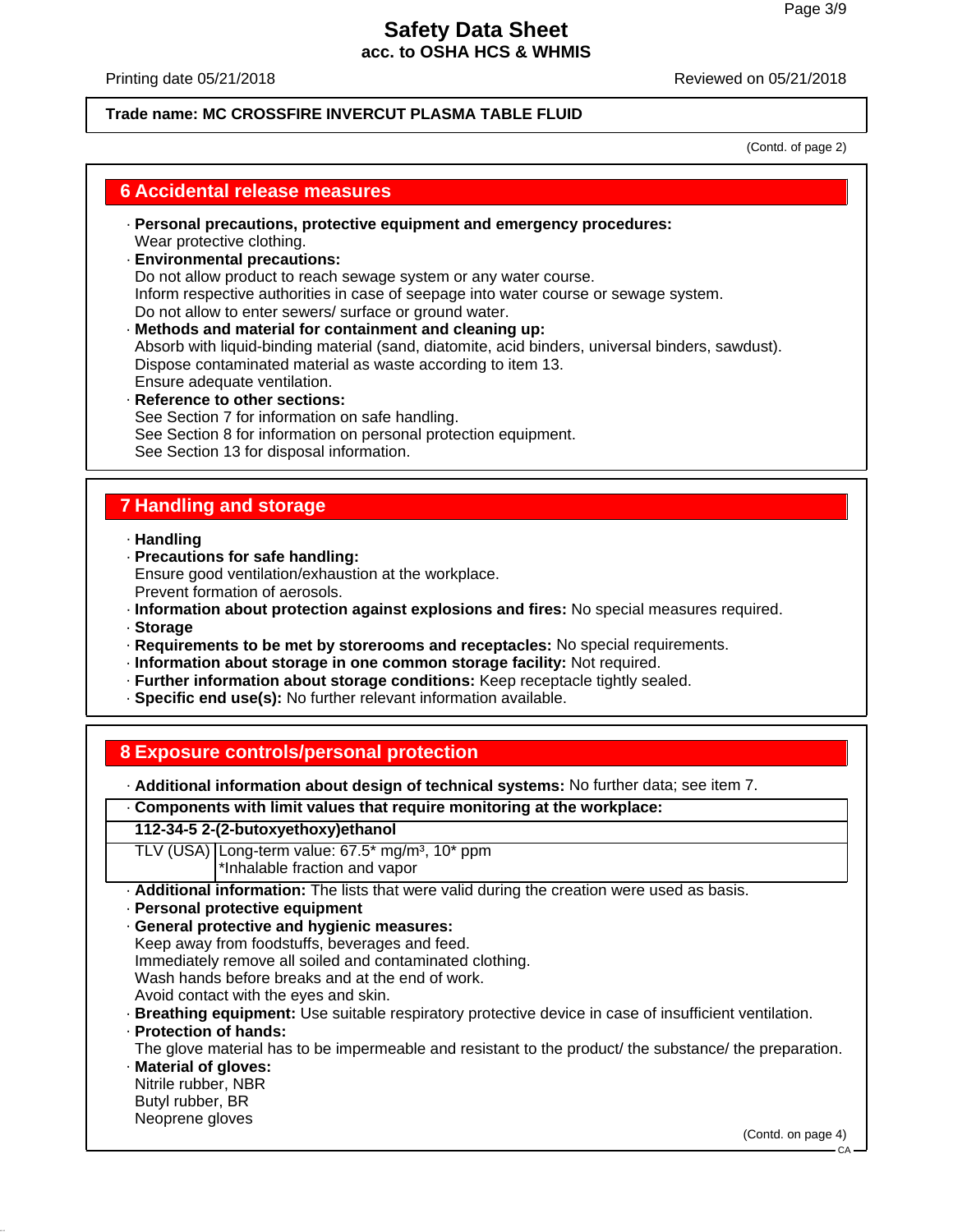(Contd. of page 3)

## **Safety Data Sheet acc. to OSHA HCS & WHMIS**

Printing date 05/21/2018 Reviewed on 05/21/2018

#### **Trade name: MC CROSSFIRE INVERCUT PLASMA TABLE FLUID**

· **Eye protection:**



Tightly sealed goggles

# **9 Physical and chemical properties** · **Form:** Liquid · **Color:** Green · **Odor:** Ether-like · Odor threshold: Not determined. · **pH-value at 20 °C:** 7.5 · **Change in condition Melting point/Melting range:**  $-8 °C$ <br>**Boiling point/Boiling range:**  $100 °C$ **Boiling point/Boiling range:** · **Flash point:** Not applicable. · **Flammability (solid, gaseous):** Not applicable. · **Ignition temperature:** 225 °C · **Decomposition temperature:** Not determined. · **Auto igniting:** Product is not selfigniting. · **Danger of explosion:** Product does not present an explosion hazard. · **Explosion limits Lower:** Not determined.<br>
Upper: Not determined. Not determined. · **Vapor pressure at 20 °C:** 23 hPa **· Density at 20 °C:** 1.12 g/cm<sup>3</sup> · **Relative density:** Not determined. · Vapor density: Not determined. · **Evaporation rate:** Not determined. · **Solubility in / Miscibility with** Water: Water: Fully miscible. · **Partition coefficient (n-octanol/water):** Not determined. · **Viscosity: Dynamic:** Not determined. Kinematic: Not determined. · **Solvent content: Organic solvents:** 7.2 %<br> **VOC content:** 7.22 % **VOC content:** 80.9 g/l / 0.67 lb/gl · Other information **Outable** No further relevant information available.

(Contd. on page 5)

CA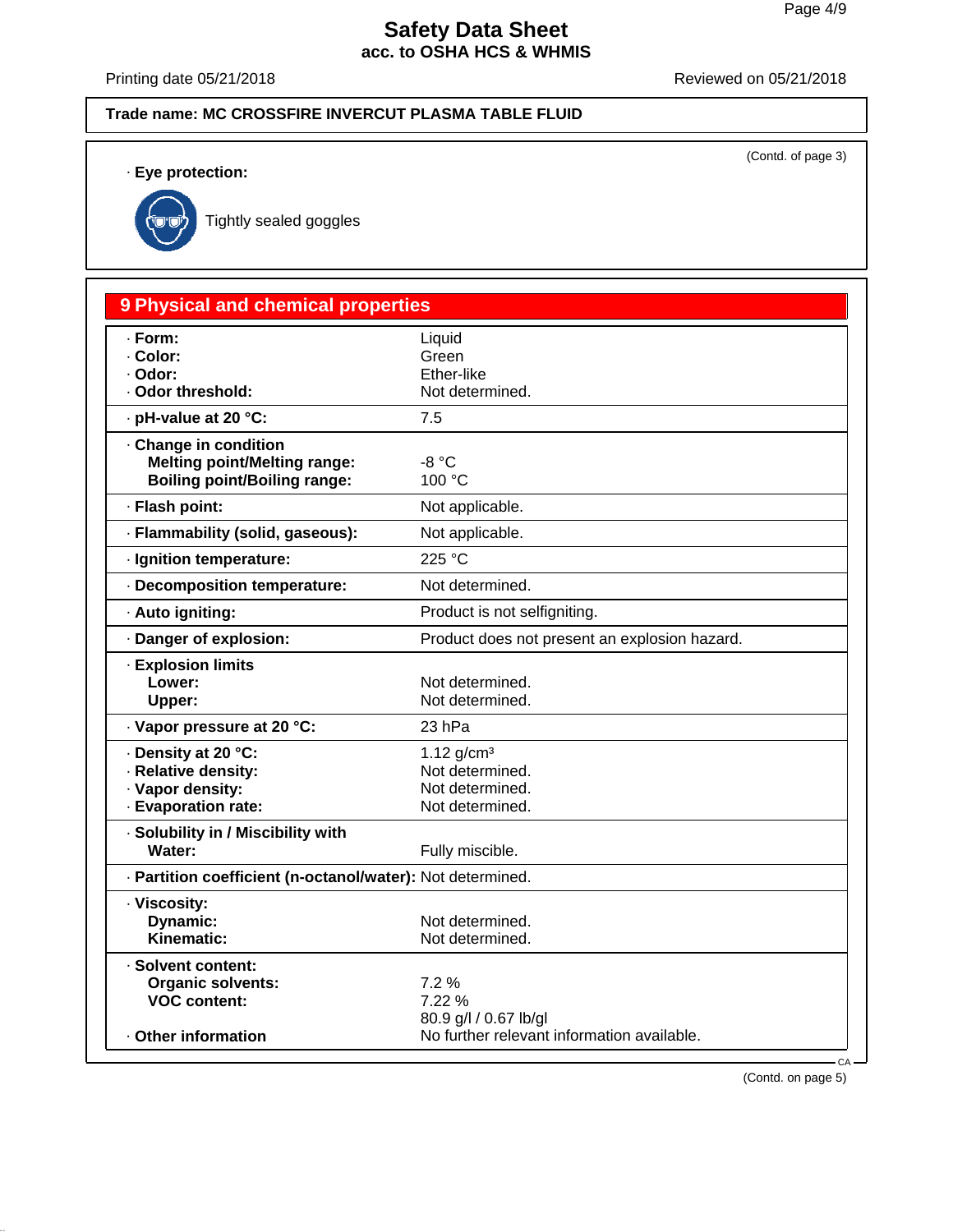Printing date 05/21/2018 Reviewed on 05/21/2018

### **Trade name: MC CROSSFIRE INVERCUT PLASMA TABLE FLUID**

(Contd. of page 4)

### **10 Stability and reactivity**

- · **Thermal decomposition / conditions to be avoided:** No decomposition if used according to specifications.
- · **Possibility of hazardous reactions:**
- Reacts with ammonia
- Reacts with cyanides
- Reacts with amines.
- Reacts with acids.
- Reacts with reducing agents.
- · **Conditions to avoid:** No further relevant information available.
- · **Incompatible materials:** No further relevant information available.
- · **Hazardous decomposition products:** Nitrogen oxides

# **11 Toxicological information**

· **Information on toxicological effects:**

- · **Acute toxicity**
- · **LD/LC50 values that are relevant for classification:**

**7632-00-0 sodium nitrite**

Oral LD50 85 mg/kg (rat)

- · **Specific symptoms in biological assay:** No further relevant information available.
- · **Primary irritant effect**
- · **on the skin:** No irritant effect.
- · **on the eye:** Strong caustic effect.
- · **Sensitization:** No sensitizing effects known.
- · **Additional toxicological information:**

The product shows the following dangers according to internally approved calculation methods for preparations:

Toxic

Irritant

· **Carcinogenic categories**

· **IARC (International Agency for Research on Cancer)**

None of the ingredients is listed.

### · **NTP (National Toxicology Program)**

None of the ingredients is listed.

# **12 Ecological information**

- · **Aquatic toxicity:** No further relevant information available.
- · **Persistence and degradability:** No further relevant information available.
- · **Behavior in environmental systems**
- · **Bioaccumulative potential:** No further relevant information available.
- · **Mobility in soil:** No further relevant information available.
- · **Additional ecological information**
- · **General notes:**

Water hazard class 2 (Self-assessment): hazardous for water

Do not allow product to reach ground water, water course or sewage system.

Danger to drinking water if even small quantities leak into the ground.

(Contd. on page 6)

CA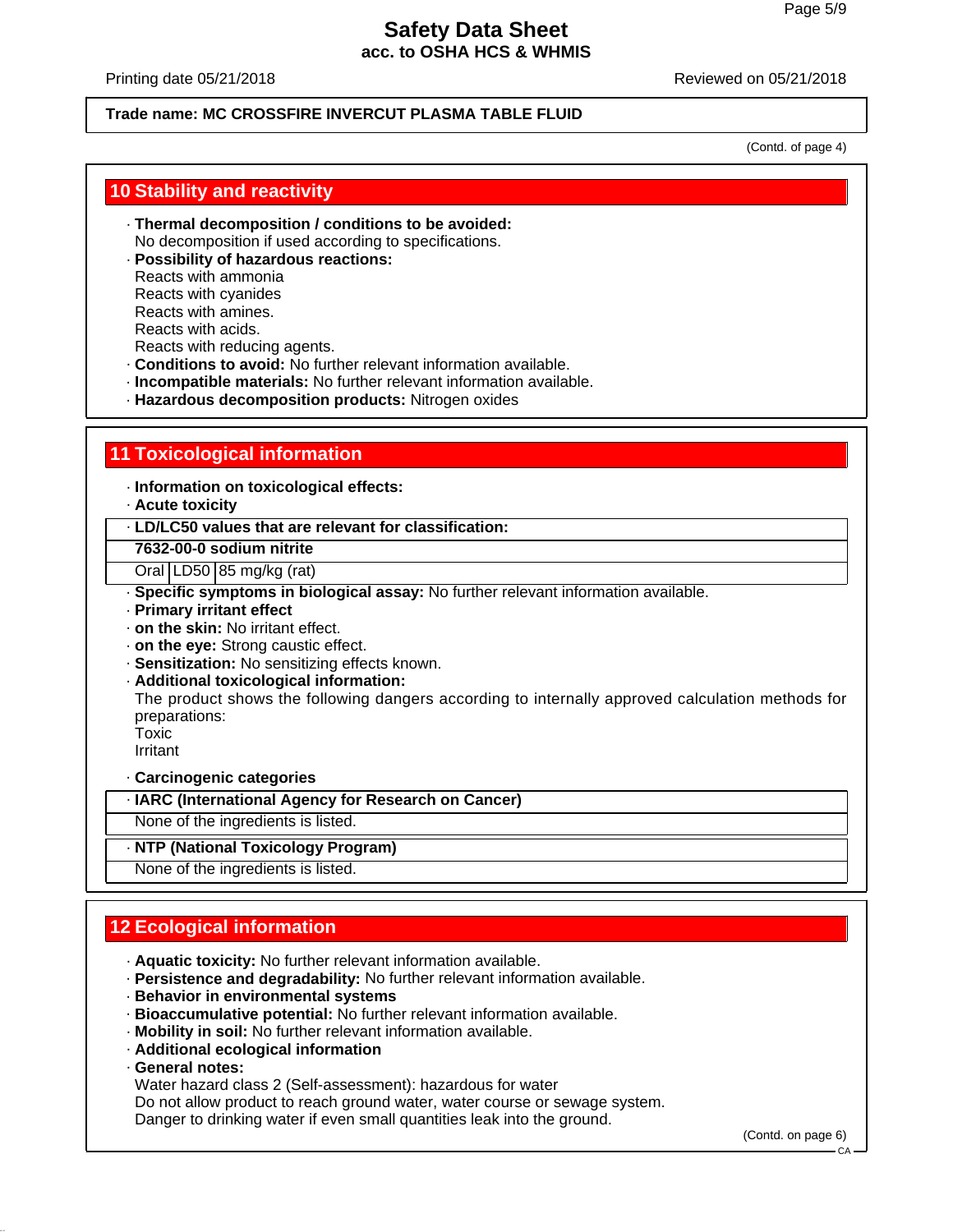Printing date 05/21/2018 **Printing date 05/21/2018** 

**Trade name: MC CROSSFIRE INVERCUT PLASMA TABLE FLUID**

· **Other adverse effects:** No further relevant information available.

(Contd. of page 5)

## **13 Disposal considerations**

- · **Waste treatment methods**
- · **Recommendation:** Dispose of contents/container in accordance with local/regional/national/international regulations.
- · **Uncleaned packagings**
- · **Recommendation:**

Place in a sealed container and label as waste. Place in a safe area, and comply with all federal, state, provincial and local regulations for disposal.

· **Recommended cleansing agent:** Water, if necessary with cleansing agents.

| <b>14 Transport information</b>                         |                                                                                                                         |  |  |  |  |
|---------------------------------------------------------|-------------------------------------------------------------------------------------------------------------------------|--|--|--|--|
| · UN-Number<br>· DOT, TDG, IMDG, IATA                   | <b>UN3219</b>                                                                                                           |  |  |  |  |
| · UN proper shipping name<br>$\cdot$ DOT<br>$\cdot$ TDG | Nitrites, inorganic, aqueous solution, n.o.s.<br>3219 Nitrites, inorganic, aqueous solution, n.o.s.<br>(Sodium nitrite) |  |  |  |  |
| · IMDG, IATA                                            | NITRITES, INORGANIC, AQUEOUS SOLUTION, N.O.S.                                                                           |  |  |  |  |
| · Transport hazard class(es)                            |                                                                                                                         |  |  |  |  |
| $\cdot$ DOT                                             |                                                                                                                         |  |  |  |  |
| $\frac{1}{\sqrt{2}}$                                    |                                                                                                                         |  |  |  |  |
| · Class                                                 | 5.1 Oxidizing substances                                                                                                |  |  |  |  |
| · Label<br>· TDG, IMDG, IATA                            | 5.1                                                                                                                     |  |  |  |  |
|                                                         |                                                                                                                         |  |  |  |  |
| · Class                                                 | 5.1 Oxidizing substances                                                                                                |  |  |  |  |
| · Label                                                 | 5.1                                                                                                                     |  |  |  |  |
| · Packing group<br>· DOT, TDG, IMDG, IATA               | III                                                                                                                     |  |  |  |  |
| · Environmental hazards:                                |                                                                                                                         |  |  |  |  |
| · Marine pollutant:                                     | <b>No</b>                                                                                                               |  |  |  |  |
| · Special precautions for user:<br>· EMS Number:        | Warning: Oxidizing substances<br>$F-A, S-Q$                                                                             |  |  |  |  |
|                                                         | Nitrites and their mixtures                                                                                             |  |  |  |  |
| · Segregation groups                                    | (Contd. on page 7)                                                                                                      |  |  |  |  |

CA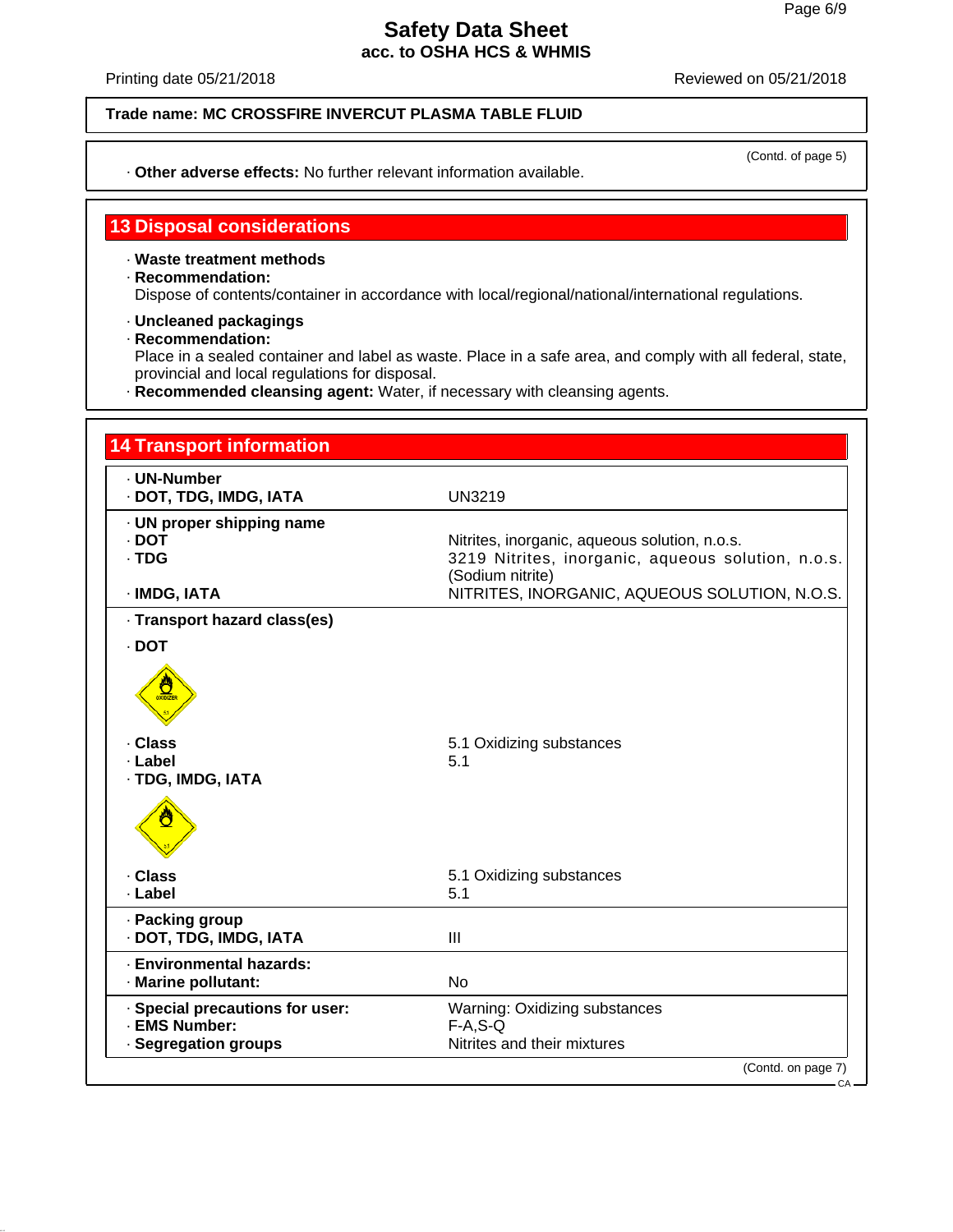Printing date 05/21/2018 Reviewed on 05/21/2018

#### **Trade name: MC CROSSFIRE INVERCUT PLASMA TABLE FLUID**

|                                                                                      | (Contd. of page 6)                                                                                                               |  |  |
|--------------------------------------------------------------------------------------|----------------------------------------------------------------------------------------------------------------------------------|--|--|
| · Stowage Category<br>· Segregation Code                                             | B<br>SG38 Stow "separated from" ammonium compounds.<br>SG49 Stow "separated from" cyanides<br>SG62 Stow "separated from" sulphur |  |  |
| · Transport in bulk according to Annex II of<br><b>MARPOL73/78 and the IBC Code:</b> | Not applicable.                                                                                                                  |  |  |
| · Transport/Additional information:                                                  |                                                                                                                                  |  |  |
| - DOT<br><b>Quantity limitations</b>                                                 | On passenger aircraft/rail: 2.5 L<br>On cargo aircraft only: 30 L                                                                |  |  |
| · TDG<br>- Excepted quantities (EQ)                                                  | Code: E1<br>Maximum net quantity per inner packaging: 30 ml<br>Maximum net quantity per outer packaging: 1000 ml                 |  |  |
| · IMDG<br>· Limited quantities (LQ)<br>· Excepted quantities (EQ)                    | 5I.<br>Code: E1<br>Maximum net quantity per inner packaging: 30 ml<br>Maximum net quantity per outer packaging: 1000 ml          |  |  |
| · UN "Model Regulation":                                                             | UN 3219 NITRITES, INORGANIC, AQUEOUS<br>SOLUTION, N.O.S. (SODIUM NITRITE), 5.1, III                                              |  |  |

## **15 Regulatory information**

· **Safety, health and environmental regulations/legislation specific for the substance or mixture** · **Sara**

· **Section 355 (extremely hazardous substances):**

None of the ingredients is listed.

· **Section 313 (Specific toxic chemical listings):**

7632-00-0 sodium nitrite

112-34-5 2-(2-butoxyethoxy)ethanol

· **TSCA (Toxic Substances Control Act):**

All ingredients are listed or exempted

· **Proposition 65**

· **Chemicals known to cause cancer:**

None of the ingredients is listed.

· **Chemicals known to cause reproductive toxicity for females:**

None of the ingredients is listed.

· **Chemicals known to cause reproductive toxicity for males:**

None of the ingredients is listed.

· **Chemicals known to cause developmental toxicity:**

None of the ingredients is listed.

(Contd. on page 8)

 $CA$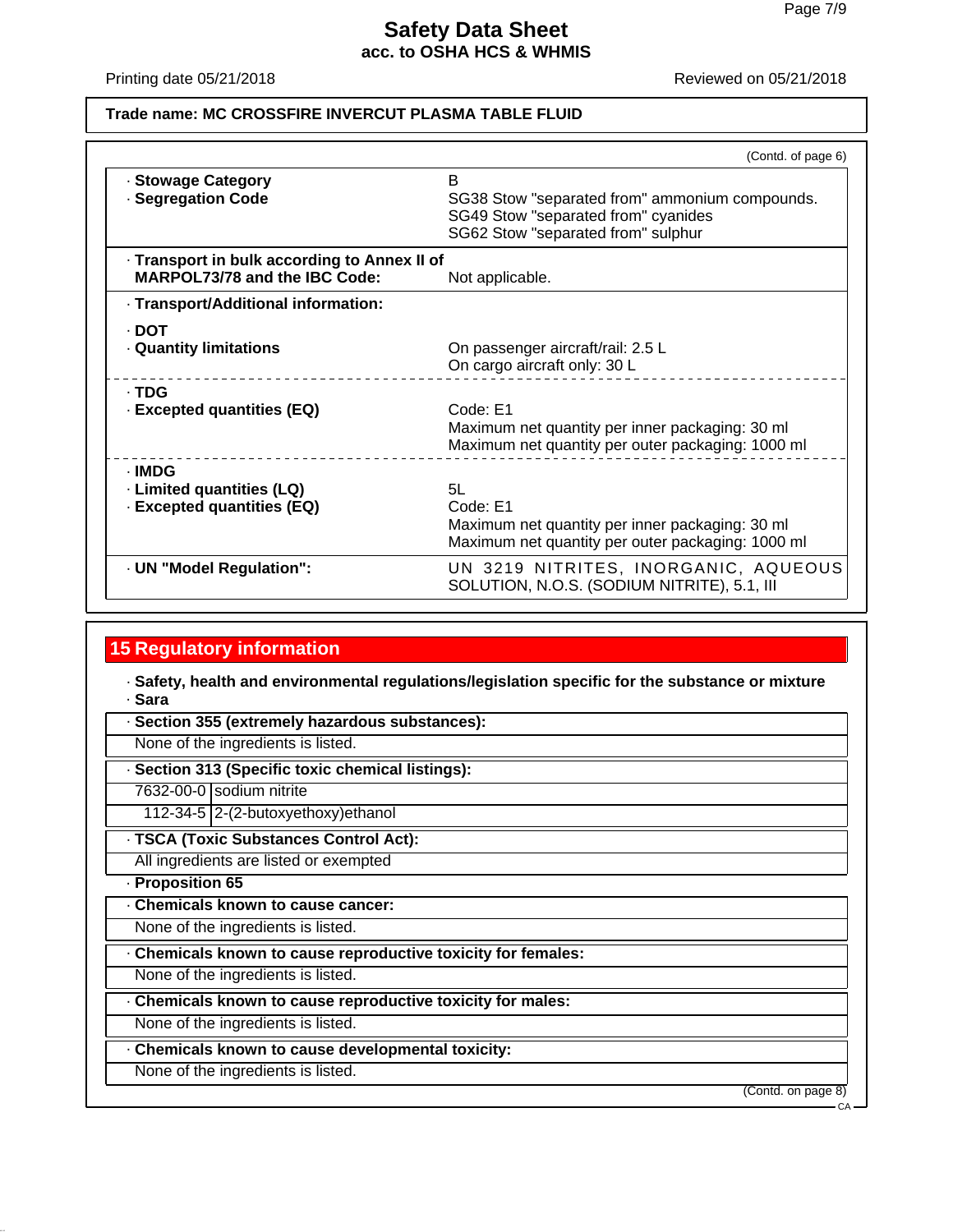Printing date 05/21/2018 Reviewed on 05/21/2018

**Trade name: MC CROSSFIRE INVERCUT PLASMA TABLE FLUID**

(Contd. of page 7)

· **Canadian substance listings**

· **Canadian Domestic Substances List (DSL/NDSL):**

All ingredients are listed.

· **Canadian Ingredient Disclosure list (limit 0.1%):**

None of the ingredients is listed.

· **Canadian Ingredient Disclosure list (limit 1%):**

7632-00-0 sodium nitrite

112-34-5 2-(2-butoxyethoxy)ethanol

#### · **GHS label elements**

The product is classified and labeled according to the Globally Harmonized System (GHS). · **Hazard pictograms**

GHS03 GHS07

· **Signal word** Warning

- · **Hazard-determining components of labeling:** sodium nitrite
- · **Hazard statements** May intensify fire; oxidizer. Harmful if swallowed.

Causes serious eye irritation.

· **Precautionary statements** Keep away from heat, hot surfaces, sparks, open flames and other ignition sources. No smoking. Keep away from clothing and other combustible materials. Take any precaution to avoid mixing with combustibles. Wash thoroughly after handling. Do not eat, drink or smoke when using this product. Wear protective gloves/protective clothing/eye protection/face protection. If swallowed: Call a doctor if you feel unwell. Rinse mouth. IF IN EYES: Rinse cautiously with water for several minutes. Remove contact lenses, if present and easy to do. Continue rinsing. If eye irritation persists: Get medical advice/attention. Dispose of contents/container in accordance with local/regional/national/international regulations.

# **16 Other information**

This MSDS format meets ANSI Z400.1-1998, OSHA 1910.1200 and WHMIS requirements. M.A.P. Canada Ltd. provides the information contained herein in good faith but makes no representation as to its comprehensiveness or accuracy. This document is intended only as a guide to the appropriate precautionary handling of the material by a properly trained person using this product. Product use and conditions of use are beyond the control of M.A.P. Canada Ltd.. Warranty of materials is limited to test results of product performance as detailed in certificates of compliance. Interpretation of test results is the responsibility of end-user. No other warranties, expressed or implied, are made. M.A.P. Canada Ltd. is an ISO 9001:2000 registered company.

- · **Department issuing SDS:** Product safety department
- · **Contact:** Stephen Nowicki
- · **Date of preparation / last revision** 05/21/2018 / -

(Contd. on page 9)

CA